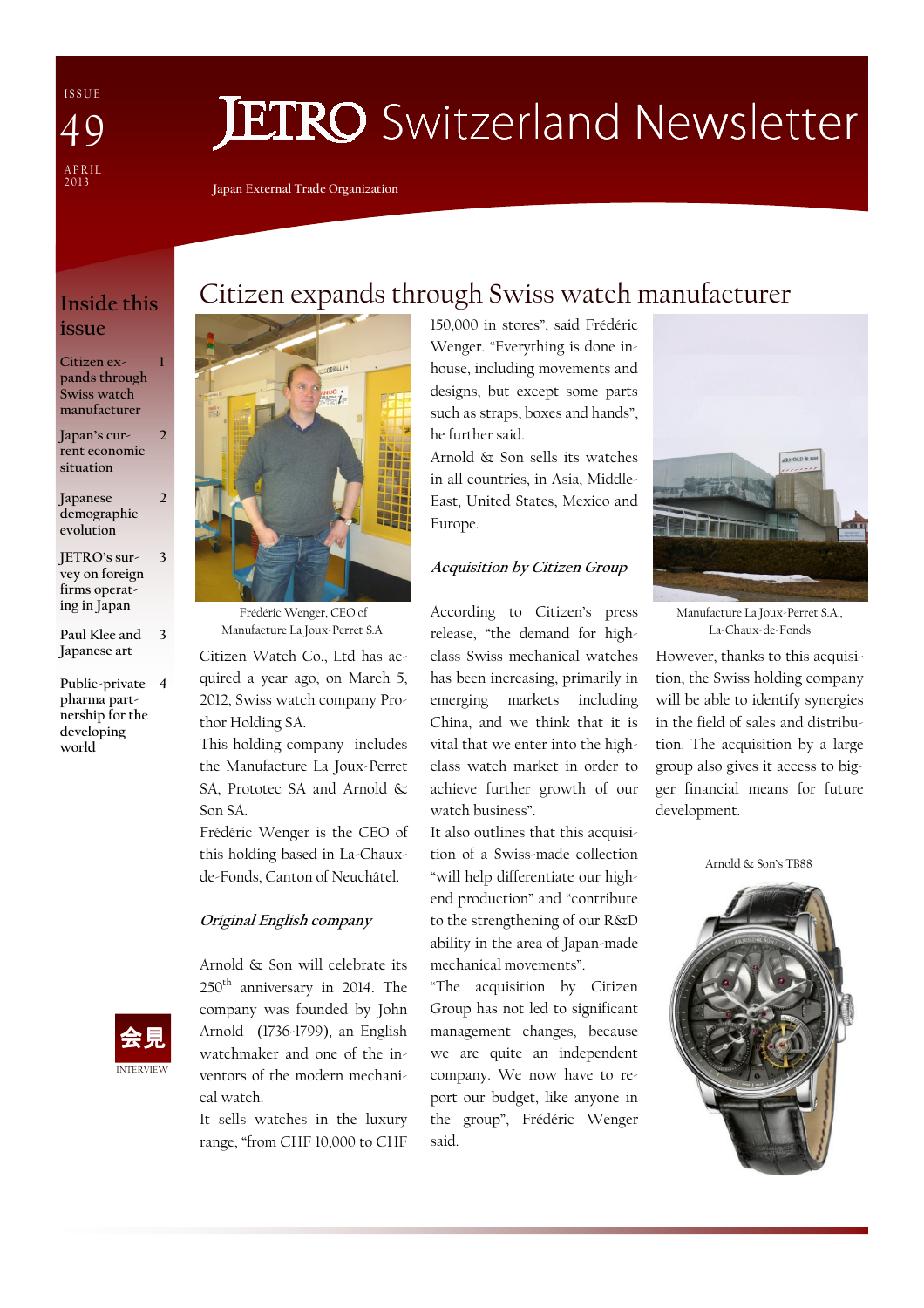## Japan's current economic situation

動向 Japan's economy is showing signs of picking up, as overseas demand and domestic consumption are increasing.

> As shown on the graph, exports rose from a year earlier 1.1% in March 2013 to  $\angle$  6,271 billion. Exports to the United States grew rapidly (+7.0%), whereas exports to Asia (+0.3%) remained quite stable, and exports to Western Europe declined 4.7% (-27.6% for exports to Switzerland). Moreover, imports increased 5.5% to ¥ 6,634 billion. As a result, Japan

logged a trade deficit of ¥ 362 billion, 4.5 times smaller than the one logged in January 2013.

In addition, the domestic market remained resilient. The unemployment rate was 4.3% in February 2013, showing a decrease by 4.2% over the year. The average of consumption expenditures per household was ¥ 298,682, up 2.0% in nominal terms and up 2.7% in real terms from the previous year. Orders received for construction rose 13.9% to ¥ 3637 billion in February 2013 (provisional data).



Exports and imports in billions of yen Source: Ministry of Finance

# Japanese demographic evolution

Japan's population decreased a record 284,000 in October 2012 over the year, according to Japan's Ministry of Internal Affairs and Communications. It shows the largest decline since the establishment of this statistic in 1950. 30,793,000 people are aged over 65, accounting for 24.1% of the total population. Moreover, the number of births was the smallest ever at 1,047,000 in 2012 (decrease by 27,000 year-on-year).

As shown by the graph, Japan's population has remained quite stable from 2007 to 2010 and declined since that year.

#### Decisions to limit its effects

As the aging population is expected to increase social security expenditures (mostly pension and



Total population of Japan in millions Source: Ministry of Internal Affairs and

old-age care spending), the government took the following decisions. It decided that pension eligibility age will be raised to 65. The pace of increase of eligibility depends on the type of pension and gender. As an example of a broader reform, eligibility age is being raised to 65



Population aged over 65 in millions Source: Ministry of Internal Affairs and Communications

for Employees' Pension Insurance Program by this year for men and by 2018 for women.

Moreover, population aged between 70 to 74 pay only 10% of their health spending. Prime Minister Abe announced that he intends to raise this rate to 20%.

SITUATION

ANALYSIS 分析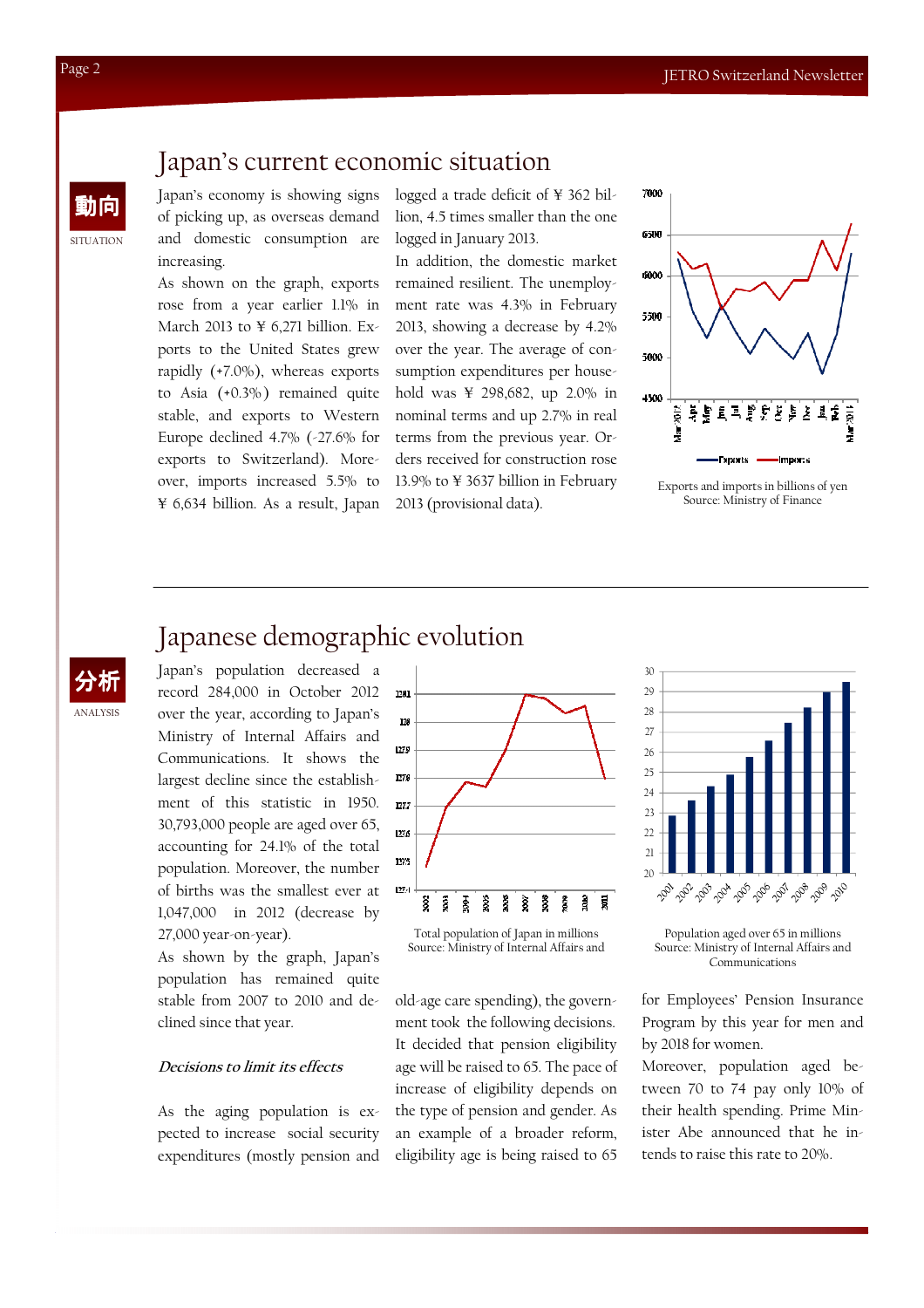ANALYSIS

## JETRO's survey on foreign firms operating in Japan

The JETRO has conducted a survey on foreign firms operating in Japan. It outlines that the main obstacles when doing business in Japan is the high business costs, such as taxes, salaries, purchase of rent of office and social security (76% of respondents, see graph).

Moreover, 37% of respondents say that rigid administrative procedures is an obstacle for doing business. More specifically, the study shows that the main difficulties with regard to rigid administrative procedures are related to permits and licenses, legal restrictions, application forms that are only available in Japanese and unclear points of contact for administrative applications.

Among other obstacles, companies outline the particularities of the Japanese market (52% of respondents) and the difficulty in communication in non-Japanese languages (41% of respondents).

#### Measures to improve business environment

Some recent decisions have im-



Obstacles when doing business in Japan (up to four answers allowed) Source: JETRO

proved the business environment in lion for costs required to build fa-Japan.

The Act for Promotion of Japan as an Asian Business Center, which entered into force in 2012, allows authorized companies to have income deduction of 20% for R&D bases or Asian headquarters. Moreover, the subsidy program for projects promoting Asian site loca-

tion in Japan offers up to ¥500 mil-

cilities and set up equipment for R&D or Asian regional headquarters.

Since May 2012, a point system has been implemented to provide preferential treatment in immigration control to highly skilled professionals.

# Paul Klee and Japanese art

Bern's Paul Klee Centre holds until May 12 an exhibition entitled "From Japonism to Zen. Paul Klee and the Far East".

The exhibition focuses on Paul Klee's interest in Japanese ink painting, Kabuki theatre, calligraphy and Buddhism. But, it also outlines his popularity in Japan: several Japanese artists have been inspired by his work in the field of music, comic, painting, poetry, literature and architecture.

Zentrum Paul Klee "Vom Japonismus zu Zen. Paul Klee und der Ferne Osten"





Paul Klee (untitled) With the permission of Paul Klee Centre